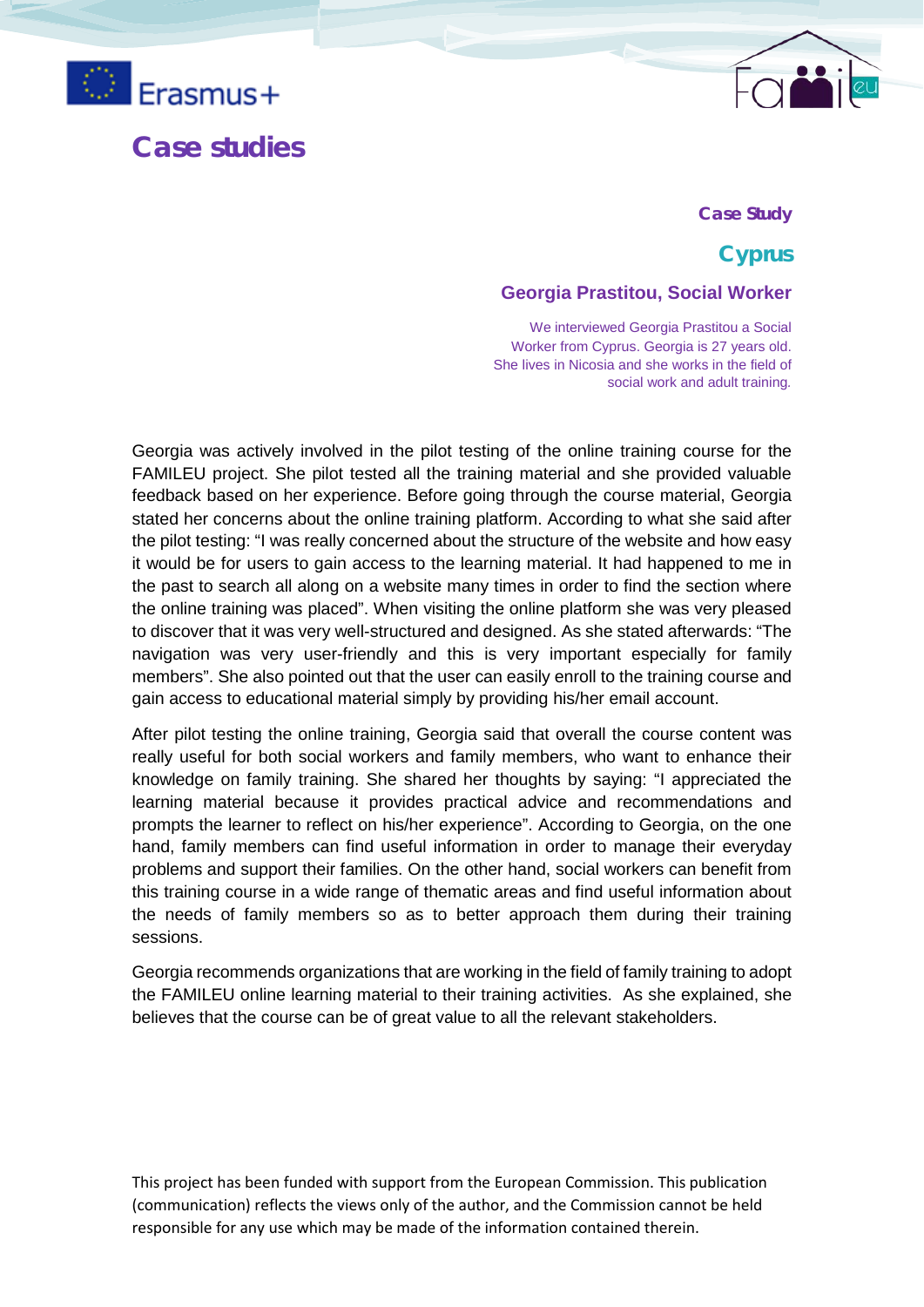# **Italy**

# **Lilia Mayer, Psychologist and Psychotherapist**

We interviewed Lilia a 33-year-old psychologist and psychotherapist in Italy. Sha has experience in the provision of psychosocial rehabilitation support to mentally ill people as well as in the provision of counseling support to various vulnerable person. She worked in public and private contest with single, couple, families, small group and company. Besides, she is experienced social work in team to help families with legal problem and disadvantaged. Taking into account her specific experience, we have invited Lilia to participate in the pilot test of the FamilEU elearning programme.

We asked Lilia about the FAMILEU platform. Her impressions from this e-learning course were very enthusiastic, because in her opinion this is an opportunity to share, study, analyze, inform yourself about how to promote wellness, healthy familiar and social relations and empowerment using the social science and the technology opportunities.

Social science for years were considered not scientific and systematic, but now we know that the knowledge about some sector are important to work and to help in an effective way people with special need and all the people that work with them.

Educational process for years are considered useful just for children, young people and for adult just in a rigid way. Now we know, and this platform demonstrate, that is important to promote a never ending process of learning and teaching, because in our society in every moment change: personal needs, socioeconomic situations and familiar politics.

Lilia appreciate how the platform connect all the topics around family, social work and psychosocial support in a multi-disciplinary view.

Lilia thinks that the platform is very easy to use, intuitive and pleasant and nice, well done and fast.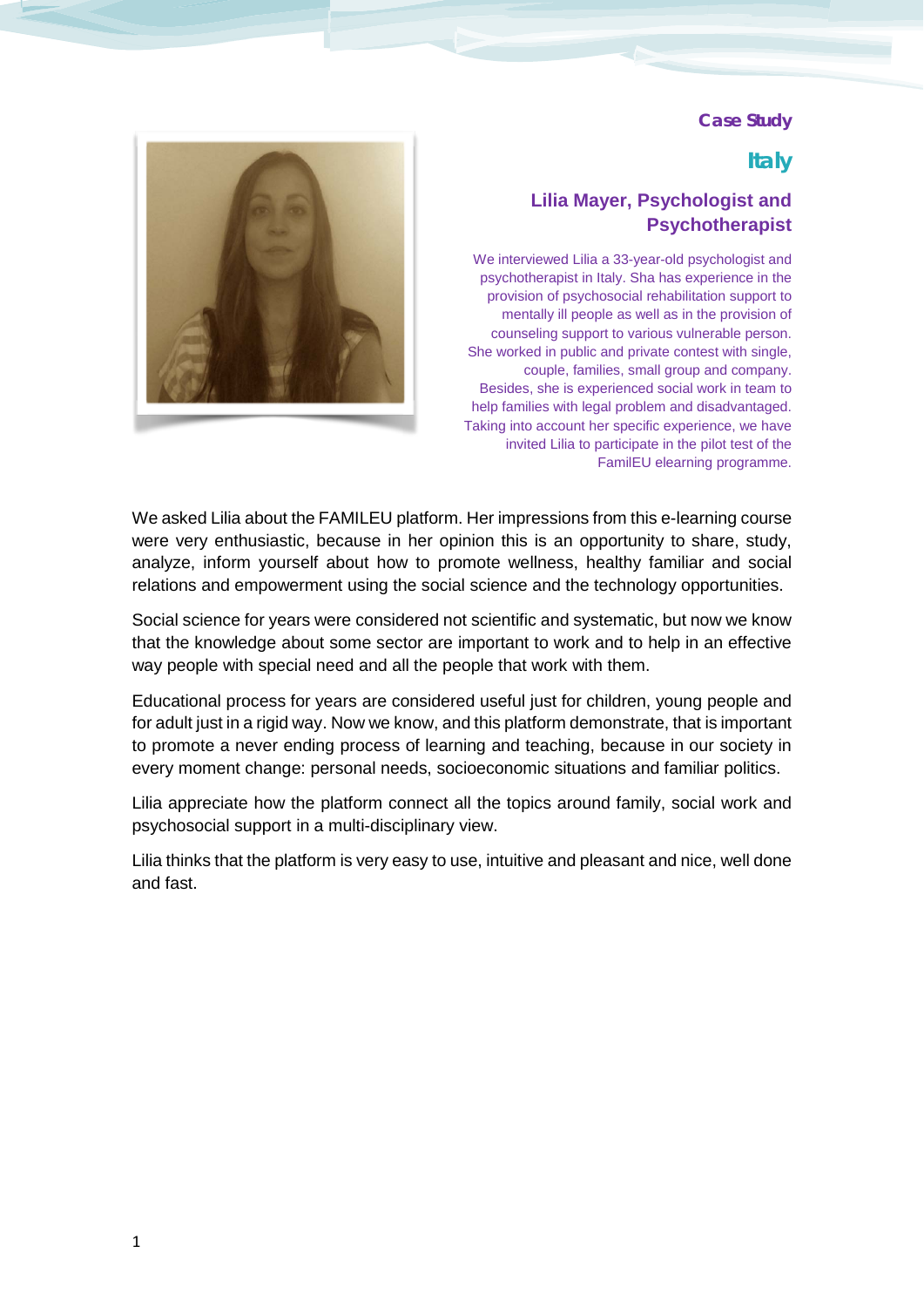### **Austria**



# **Alexander Mally, the director of the Debt Counselling Organisation Vienna**

We interviewed Alexander Mally, the director of the Debt Counselling Organisation Vienna. The main areas are information about legal aspects related to debt and indebtedness and in the joint analysis of the economic situation and development of appropriate problem solving opportunities with the clients. In addition, the Debt Counselling Organisation Vienna offers assistance in the preparation of personal bankruptcy.

We asked Alexander Mally his opinion about the FAMILEU platform. According to him " *In my opinion, this platform is very interesting. Especially for the families in troubles, we can observe that they have mostly not only financial difficulties, but also other problems, like drugs, violence, alcohol. On the other hand, I am a bit sceptical because the access to this course requires registration which could be an obstacle. I believe it would be better to have an immediate access to to the course without registration. About the design, I would say is easy but I would prefer a bit fancier and sexier style for the young people. They like pictures, colours and interactions. And of course all units should be available in German".* 

Alexander also commented on the content of the FAMILEU training course. He said *" The course covers a broad spectrum, and what I find especially interesting is that it covers mostly psychological aspects. For older people, also the module for digital literacy will be very helpful".* 

Last, he offered his opinion on the sustainability of the FAMILEU project by saying *"I*  believe that the fact that you have developed these materials under the Creative *Common License is a very good way to open the path for future use and continuous development of the modules. Our organisation will investigate the possibilities to include some of the modules into our training and awareness raising activities.*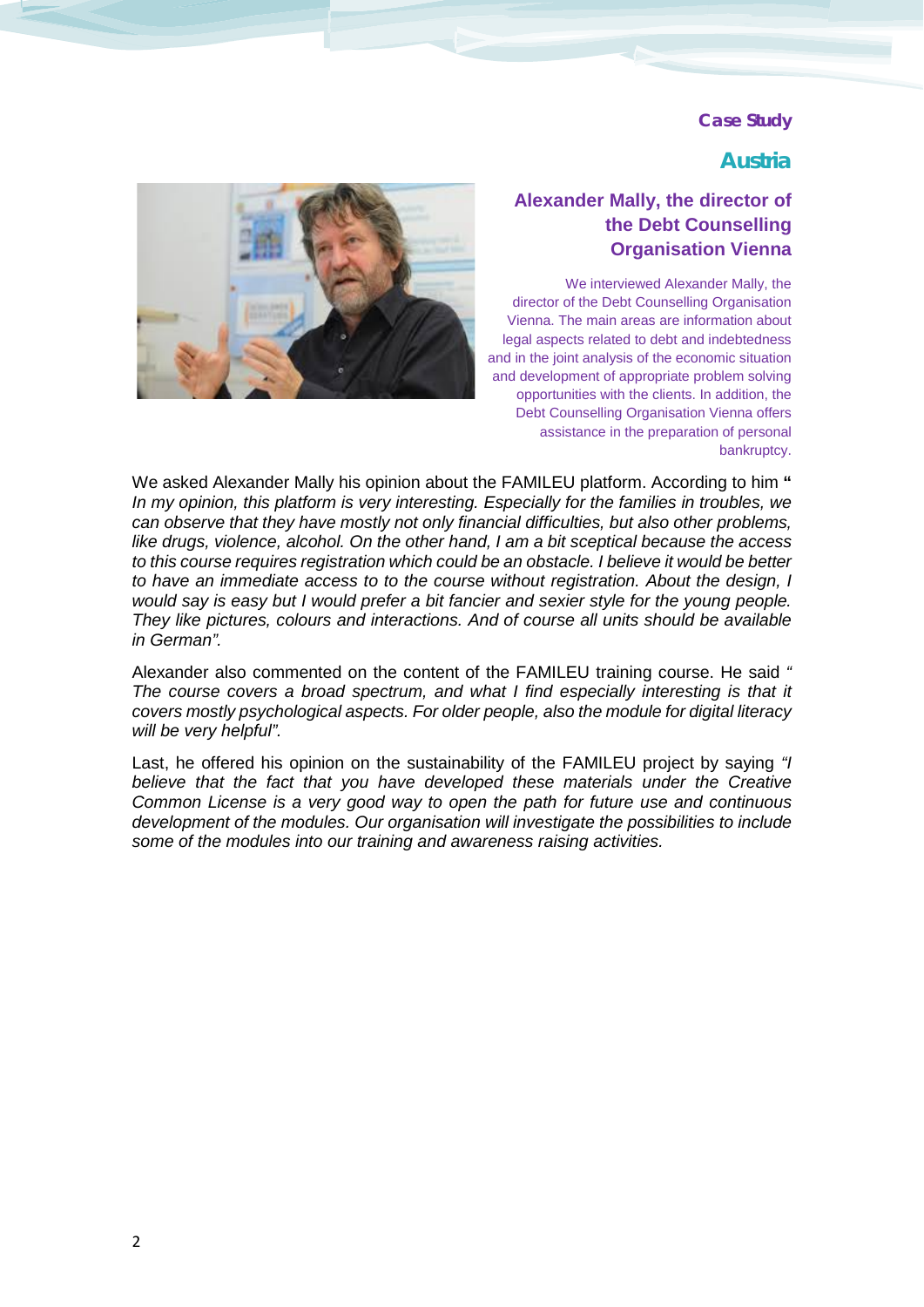### **Slovenia**

## **Arpad Salamon, Educator and Teacher**

We interviewed Arpad Salamon, the educator and teacher, who works with children and adolescents in a field of Therapy in art activities. As a volunteer, he also work in the social center program in Velenje, which offers psychosocial, information and legal assistance to members of families, who are experiencing different types of violence.



We asked Arpad his opinion about the FAMILEU elearning platform. He answer by saying "*I was expecting to be more useful and modernly design. Of course some further implementations need to be done, if you want to reach those that are the most vulnerable. I suggest that you allow access without registration, translate all modules to Slovenian, Bosnian, Albanian language, add audio-video guide for family members with special needs and focus on learning more about solving concrete cases than reading facts".*

Arpad said that he found 3 Modules really useful and that all Modules are based on providing the users with relevant information. He suggests users to focus on transforming this information to learning. Discussing about the sustainability of the project Arpad said that "*It brings three important messages: that experts and family members are actually*  partners when it comes to problems, that family members can move a lot ofstep *forwards, if they have enough knowledge and support and that changes are possible*".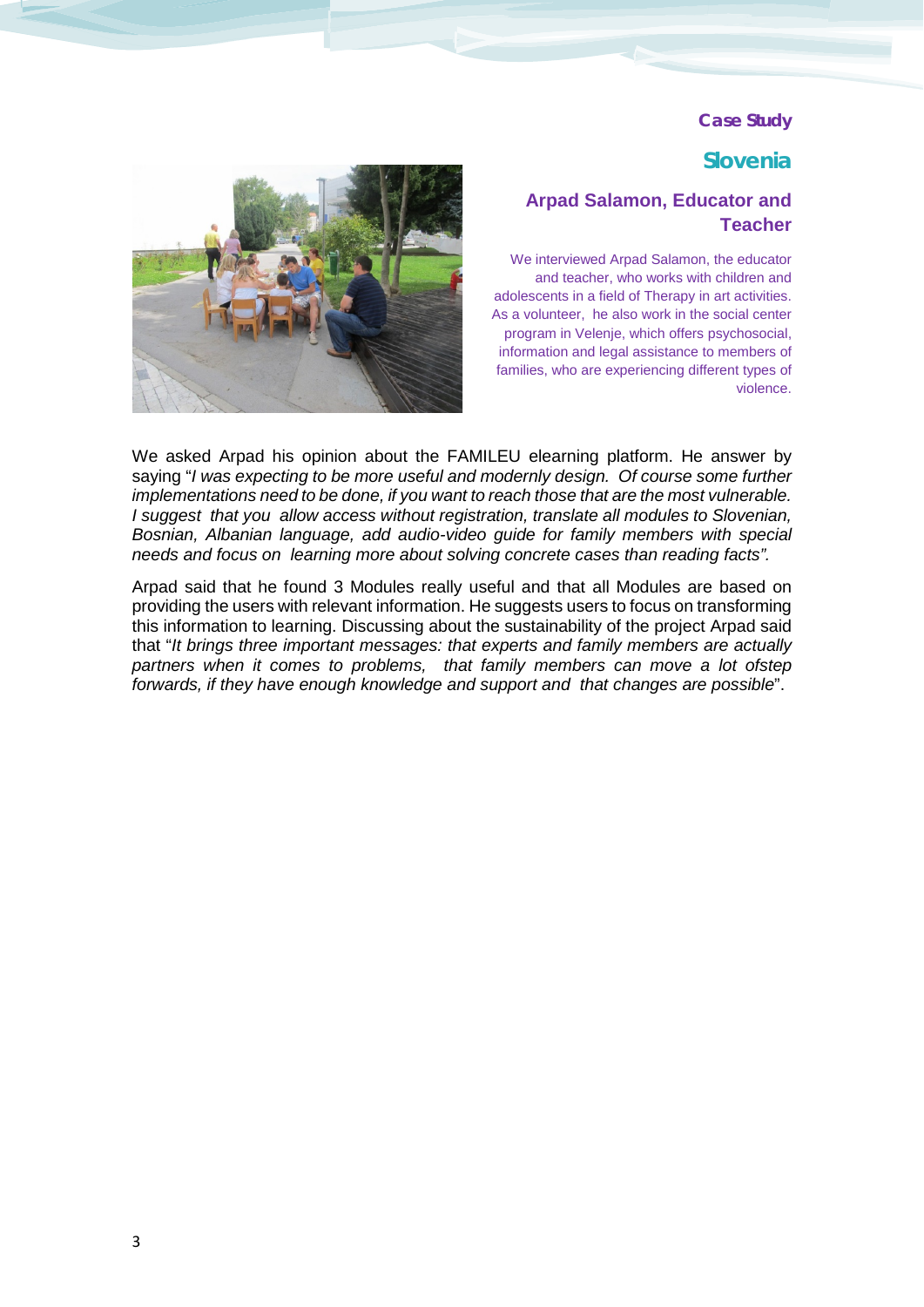# **Slovakia**

# **Ivan Ziga, Head of NGO "Dakujem" – Palikerav and Field Worker (terrain social work with disadvantage Roma youth)**

We interview one expert – the Social and Youth in action worker, with more than 12 years of experiences in work with disadvantage – marginalized and low educated youth/Roma population – East Region of Slovakia. During her profession she was in charge of many projects on the topic Social Inclusion and Employment for marginalized young adults.



We discussed with Ivan about the online platform of the FAMILEU project. As Ivan said *"I think the platform is very nice developed. About the design I would say is easy and I will prefer a bit fancier and more attractive for the young people. They like pictures, colours and interactions..".. Ivan said that he found the content relevant for the needs of the target group.* More specifically, he said *"I liked the course content together with proposed Modules. The Modules make sense to learn from the basic to the hardest topics. Nowadays the young people especially from socially disadvantaged backgrounds need to become familiar with such topics as they try to act independently but not responsible. Therefore, it is correct to teach them the way how to become independent and become more socialised. The course is relevant and I will definitely offer to my learners".* 

To conclude, Ivan said that he is going to recommended it as a learning tool. He specifically said *"I will bring in at the table. We have great connection with the east region and with organization Community centres focused on low educated and marginalized*  families. As far as the course is free why we should not offer the course and increase *the knowledge and skills of our youth?!".*